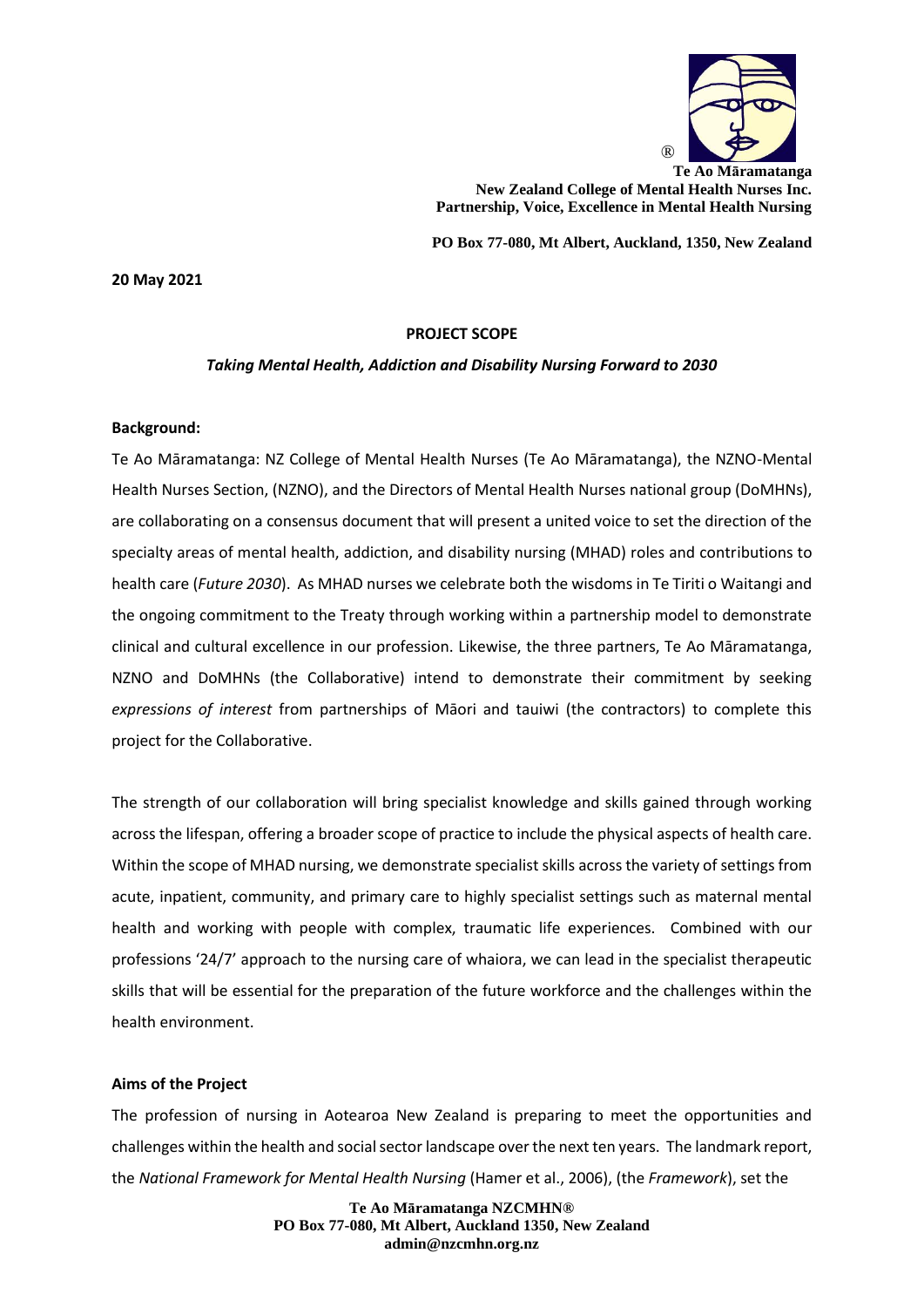priority areas and recommendations to take mental health nursing forward into the next decade. The intent of the *Framework* was to support both mental health nurses and their employers to develop the recommended structures and processes to recruit, retain and strengthen the contribution of the profession; in retrospect however, some recommendations have not been fully implemented. This project *Future 2030* provides another opportunity to build on the *Framework* and the strategic plan of NZNO, to prepare MHAD nurses to make significant contributions to service delivery, their profession and in the lives of the people we serve and their whānau.

## **The proposed** *Future 2030* **document will take the following into consideration:**

1.1 A review of the Collaborative's seminal documents – the *Framework*, Te Ao Māramatanga strategic and annual plans, Te Ao Māramatanga Māori Caucus strategic plan, both the *NZNO Strategy for Nursing 2018-2023* and the *NZNO MHN section plan 2014-2019*, DoMHNs annual plans, and the series of articles published in the *Handover* nursing newsletter (*Te Pou*), to identify outstanding and new recommendations that require action to prepare the profession for the future

1.2 Inclusion of a forthcoming report - *New Zealand Aotearoa Nursing Strategy*, which will position MHAD nurses to proactively support the implementation and delivery of care to whaiora and whānau and progressing our commitment to an equity lens through leadership, guidance in recruitment and retention planning, a key focus on the Māori and Pacifica nursing workforce, and strategies to support the wellbeing of all MHAD nurses.

# **2.1 Overview of the project deliverables:**

To meet and influence these changes, the contractors will revisit the Collaborative's seminal documents to critique the current and future knowledge and practice required, and to signpost and support MHAD nurses to take a lead in the future service delivery in Aotearoa. On behalf of the Collaborative, Te Ao Māramatanga will lead on the funding and drafting of the document and the contractors will be supported and guided by the Te Ao Māramatanga College Manager, as subject matter expert and to provide a link to relevant sector partners. Te Ao Māramatanga will enable the contractors to connect with person(s) with lived experience and whānau.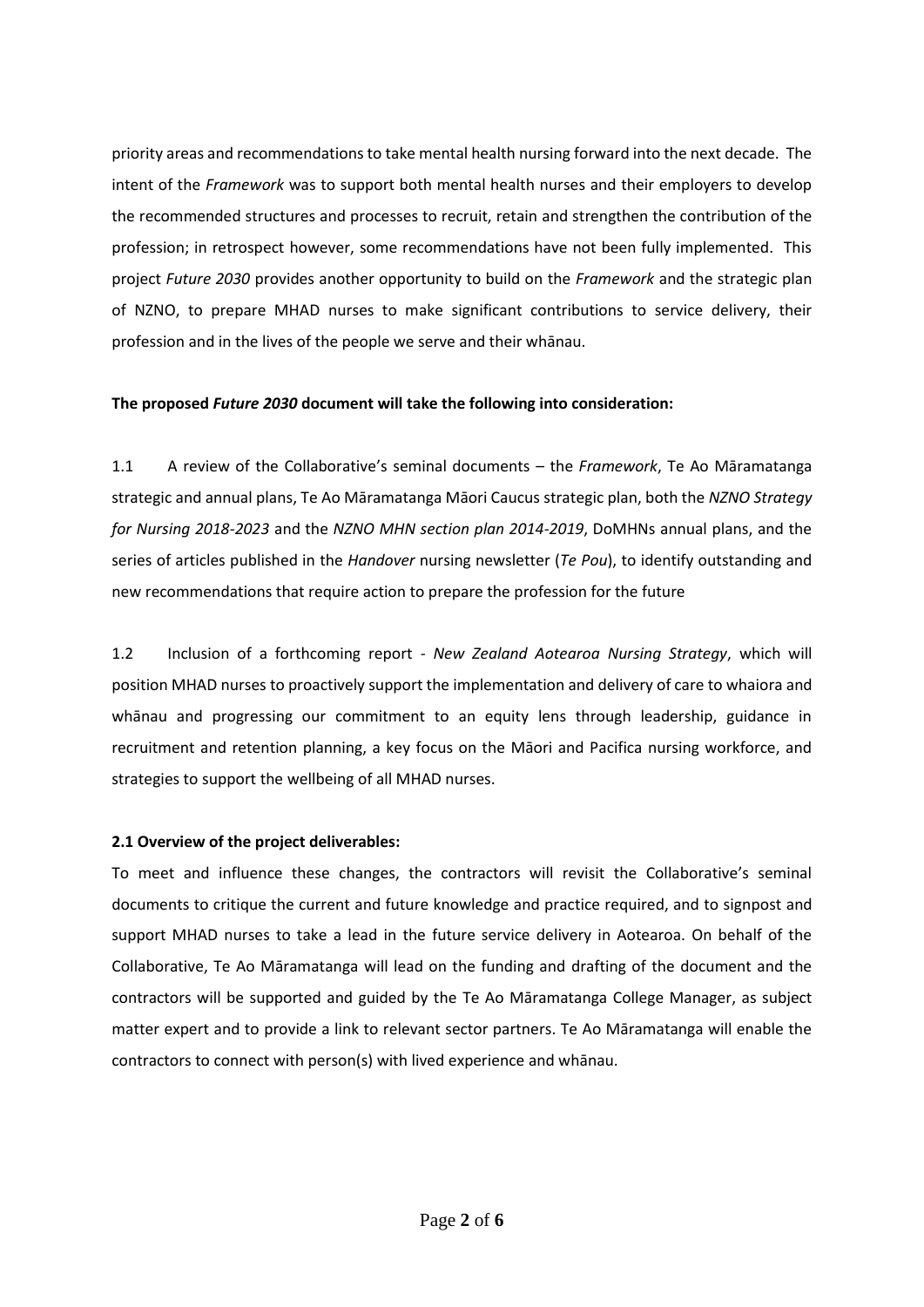

**Te Ao Māramatanga New Zealand College of Mental Health Nurses Inc. Partnership, Voice, Excellence in Mental Health Nursing**

**PO Box 77-080, Mt Albert, Auckland, 1350, New Zealand**

## **2.2 Project aim**

To produce a succinct publication that provides the following information:

- A brief outline of the landscape of MHAD nursing in New Zealand (noting when these professional groups emerged and where they currently practice in New Zealand).
- A summary of the contemporary issues that relate specifically to MHAD nursing and implications for the future based on current reports, inquiries, and policies (see list in appendix 1)
- A brief sector scan to determine evidence of the implementation and progress on the *Framework* recommendations

## **3.1 Project activities**

The Collaborative's documents, and national and international policy will guide the following activities associated with the development of the *Future 2030* document:

- Engage with a nominated member of Māori caucus for oversight and stewardship of the project.
- Review the Collaborative's previous consultation with MHAD nurses, and College and NZNO newsletters, and other relevant consensus documents e.g., National Nurse Leaders group (NNLg).
- Consult with people with lived experience and whānau, followed by a presentation of draft recommendations
- Consult with MHAD nurses, followed by a presentation of draft recommendations
- A gap analysis summary of the current sector landscape
- Review and collate a first draft to present to the Collaborative and key stakeholders
- Collate all feedback and develop a final document for the Collaborative
- The values and principles within the Collaborative will be evident in the final report.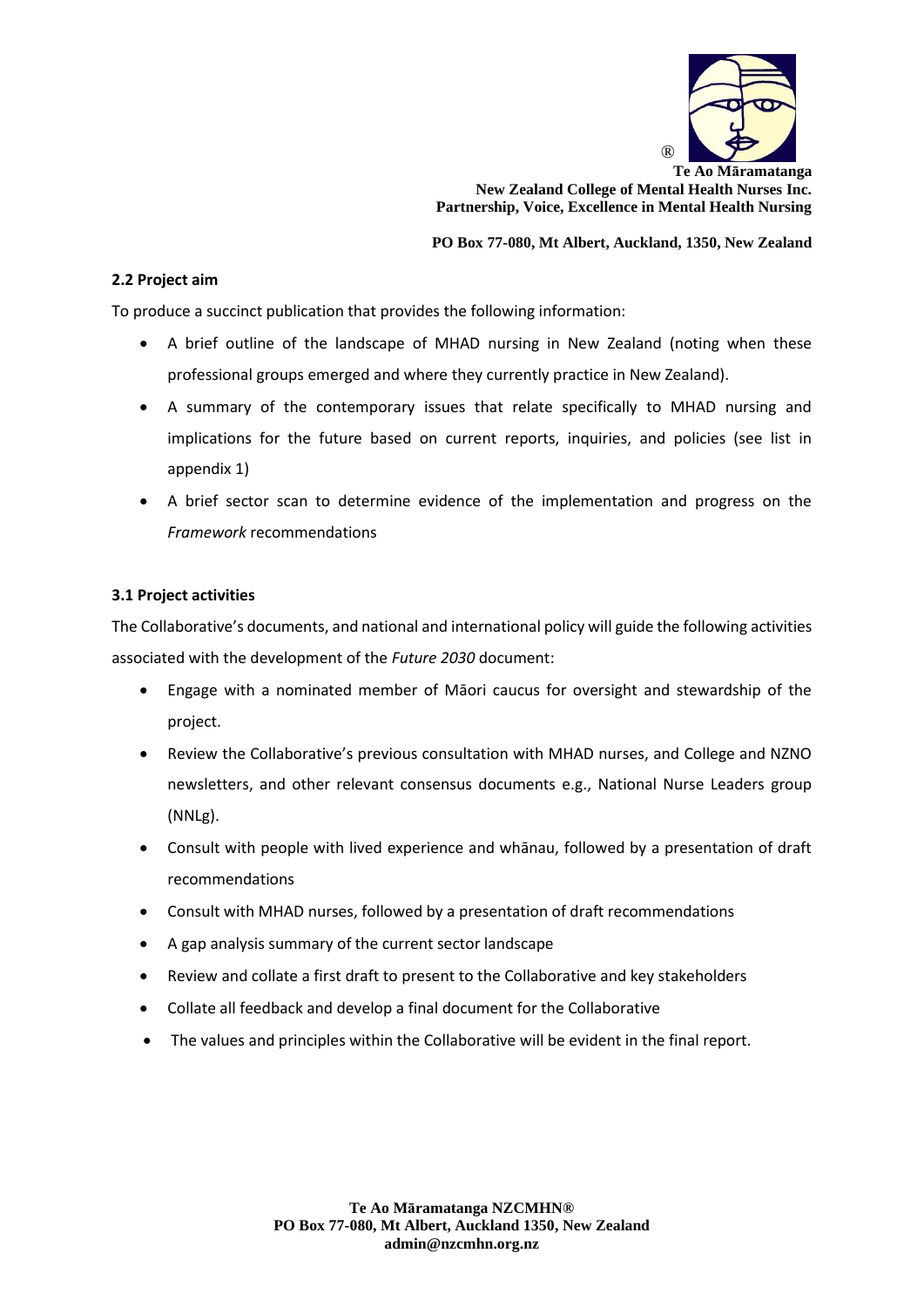**3.3 Presentation:** the final *Future 2030* document will be designed by an external supplier, therefore contractor drafts will be presented as

- A 'living' document with sections, each being written in the style of a position paper, including a final summary and recommendations (guided by the College Manager).
- In Word format, in both Te Reo and English
- Indication of placement of in-text hyperlinks to relevant reports and policies etc.
- Condensed version of key points be developed into an A3 'poster' style document.
- Preparation of a submission of *Future 2030* to identified stakeholders.

# **4 Payment:**

- The partnership of Māori and tauiwi (the contractors), will share up to 160 hours for this project, at a set hourly rate of **\$80.00 per hour (GST exclusive) for each contractor.**
- Funding for consensus workshop, hui, consultation with people with lived experience and whānau, and design of final publication is provided by the Collaborative

**See next page for projected timeline:**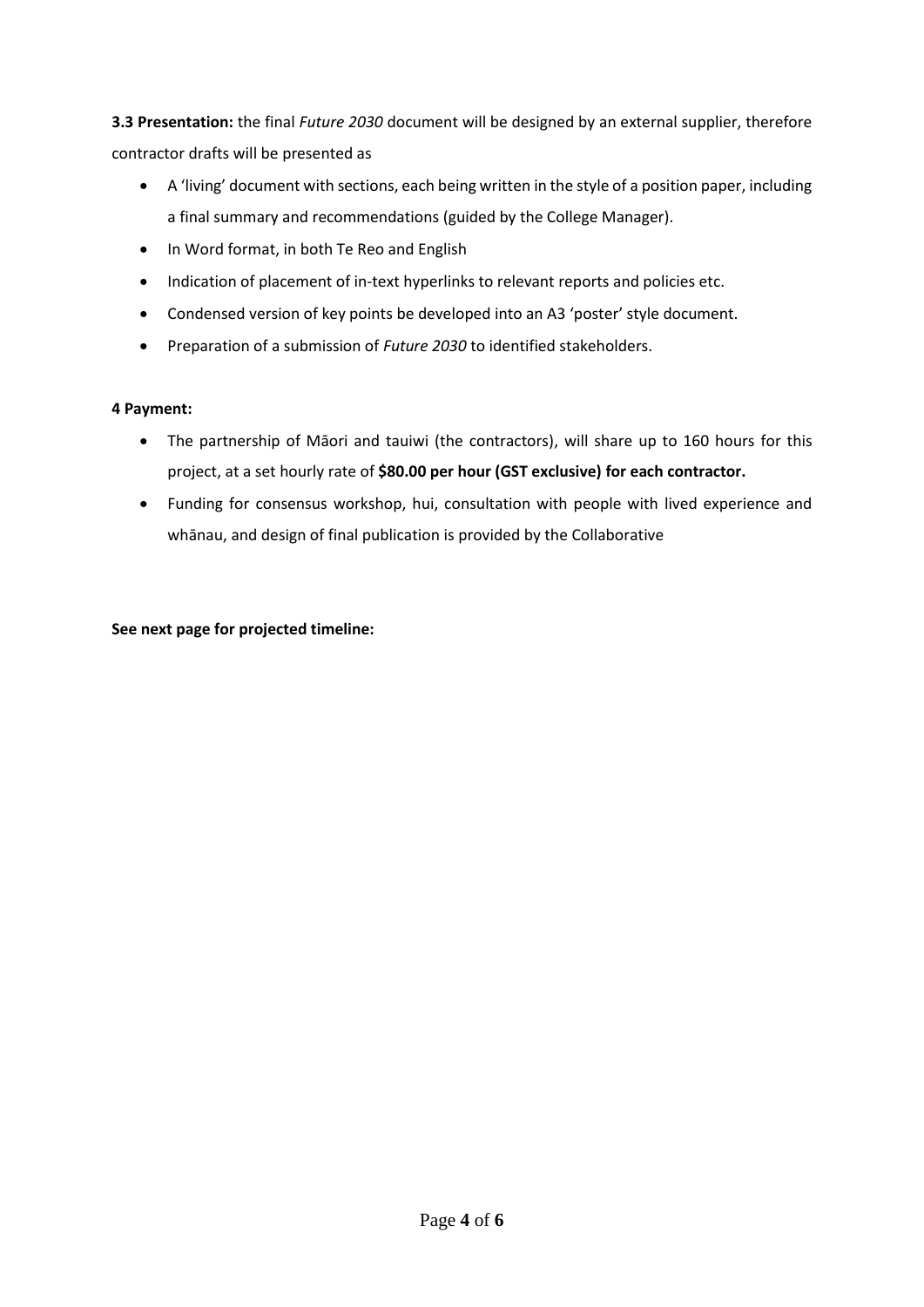

**Te Ao Māramatanga New Zealand College of Mental Health Nurses Inc. Partnership, Voice, Excellence in Mental Health Nursing**

**PO Box 77-080, Mt Albert, Auckland, 1350, New Zealand**

| 31 May                | Collaborative Steering group first meeting completed                                                                                               |
|-----------------------|----------------------------------------------------------------------------------------------------------------------------------------------------|
| 8 June                | Contractor(s) appointed and orientated to project. Next<br>stages underway by contractors                                                          |
| By end of June        | Completion of section 1.1 - Literature scan of key<br>documents, relevant policies and sector initiatives with<br>draft of key recommendations     |
| By end of July        | MH, A, D leaders' consensus workshops completed by<br>contractors. Finalise draft recommendations.                                                 |
| By end of August      | Circulate to sector for feedback and endorsement [This and<br>future drafts will be in Te Reo and English]                                         |
| September-<br>October | Final drafting of complete document and design completed<br>and approved by the Collaborative steering group. Finalise<br>for hard copy and e-copy |
| November              | Drafting of Comms plan completed and preparation of the<br>Collaborative steering group presentation to the Minister<br>of Health                  |
| By end of November    | Full release and distribution of document                                                                                                          |